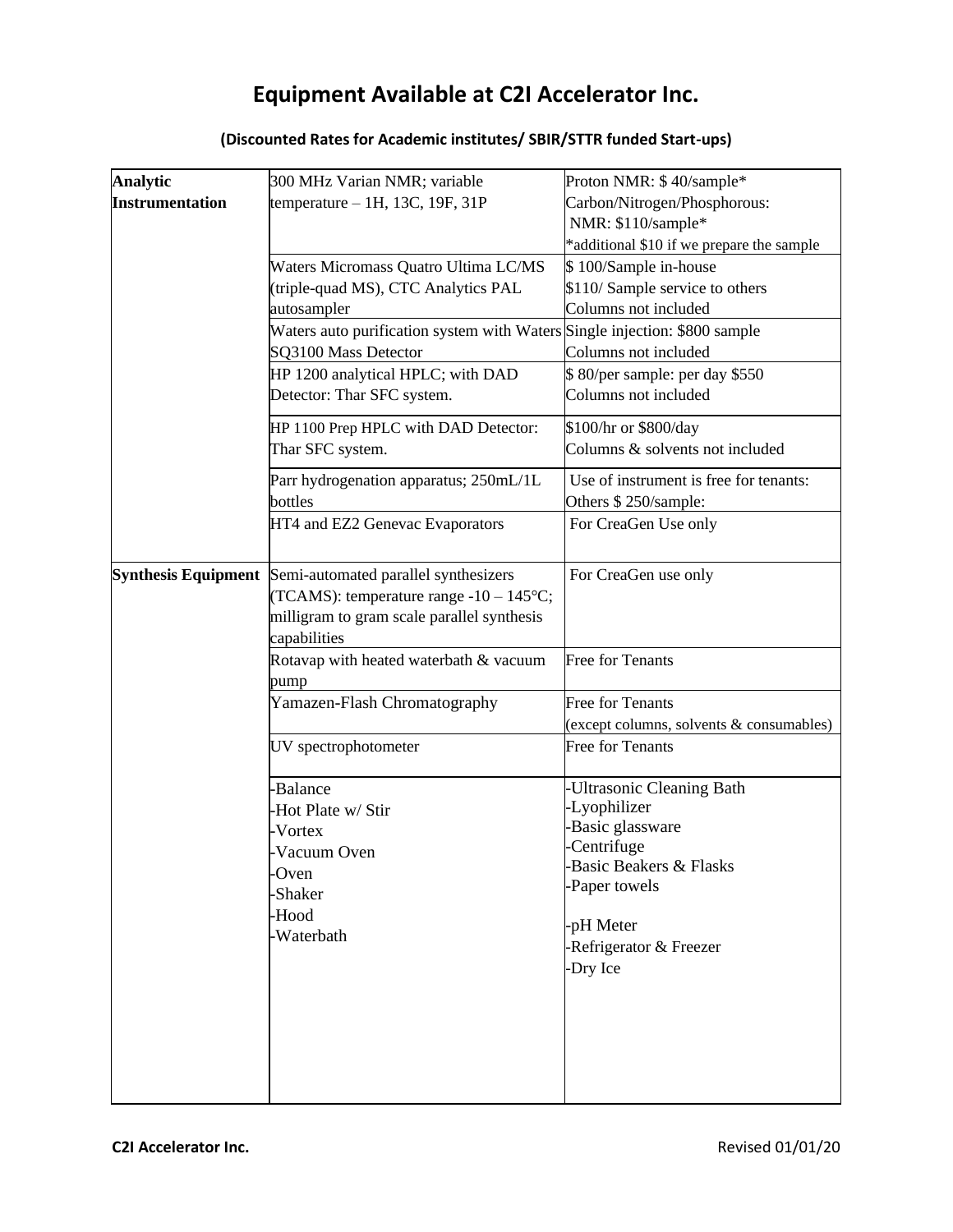| <b>Biology Equipment</b><br>(All Included): | -Spectrophotmeter UV-Vis                                                                                                                                       | -Autoclave                                     |
|---------------------------------------------|----------------------------------------------------------------------------------------------------------------------------------------------------------------|------------------------------------------------|
|                                             | -ChemMetec Cell Counter (samples<br>cassettes not included)                                                                                                    | -Ice machine / flakes                          |
|                                             | -Plate Readers                                                                                                                                                 | -Labconco glassware washer                     |
|                                             | Thermo Scientific Luminoskan<br>Ascent                                                                                                                         | -Shaker Incubator                              |
|                                             | <b>Biotek Synergy 2</b><br>٠<br>UV/VIS & Fluorometer                                                                                                           | -Microbalance                                  |
|                                             | Electrophoresis chambers &                                                                                                                                     | Stir plate & Hotplate                          |
|                                             | power supply                                                                                                                                                   | -Heating Block                                 |
|                                             | -Clark Electrode                                                                                                                                               | Vortex Mixer                                   |
|                                             | -Water Circulator - Chiller                                                                                                                                    | Cryo Dewar Liquid nitrogen tank                |
|                                             | -Waterbath                                                                                                                                                     | -Trans-blotting system with Protean<br>tank    |
|                                             | -Microcentrifuge                                                                                                                                               | -Freezers (-80 and -20)                        |
|                                             | -Biofuge                                                                                                                                                       | -Refrigerators (4 C)                           |
|                                             | -Centrifuge w/ refrigerator unit<br>-SpeedVac                                                                                                                  | Matrix Technologies Wellmate Liquid<br>handler |
|                                             | -Water purification system:<br>RO ultrapure system up to 50 gallons/day Gloves, lab coat, & safety goggles)<br>Conductivity $\sim$ 15 MOhm*cm<br>$TOC < 2$ ppb | - PPE (personal protective equipment:          |
|                                             | -UVP Ultraviolet Lamp, midrange 302nm                                                                                                                          |                                                |
|                                             | -Sonicator                                                                                                                                                     |                                                |
|                                             | CO2 Incubator                                                                                                                                                  |                                                |
|                                             | -Biosafety Hood (4ft)                                                                                                                                          |                                                |
|                                             | -real-time PCR                                                                                                                                                 |                                                |
|                                             | -Microscopes – inverted                                                                                                                                        |                                                |
|                                             | GelDoc-It – Imaging System                                                                                                                                     |                                                |